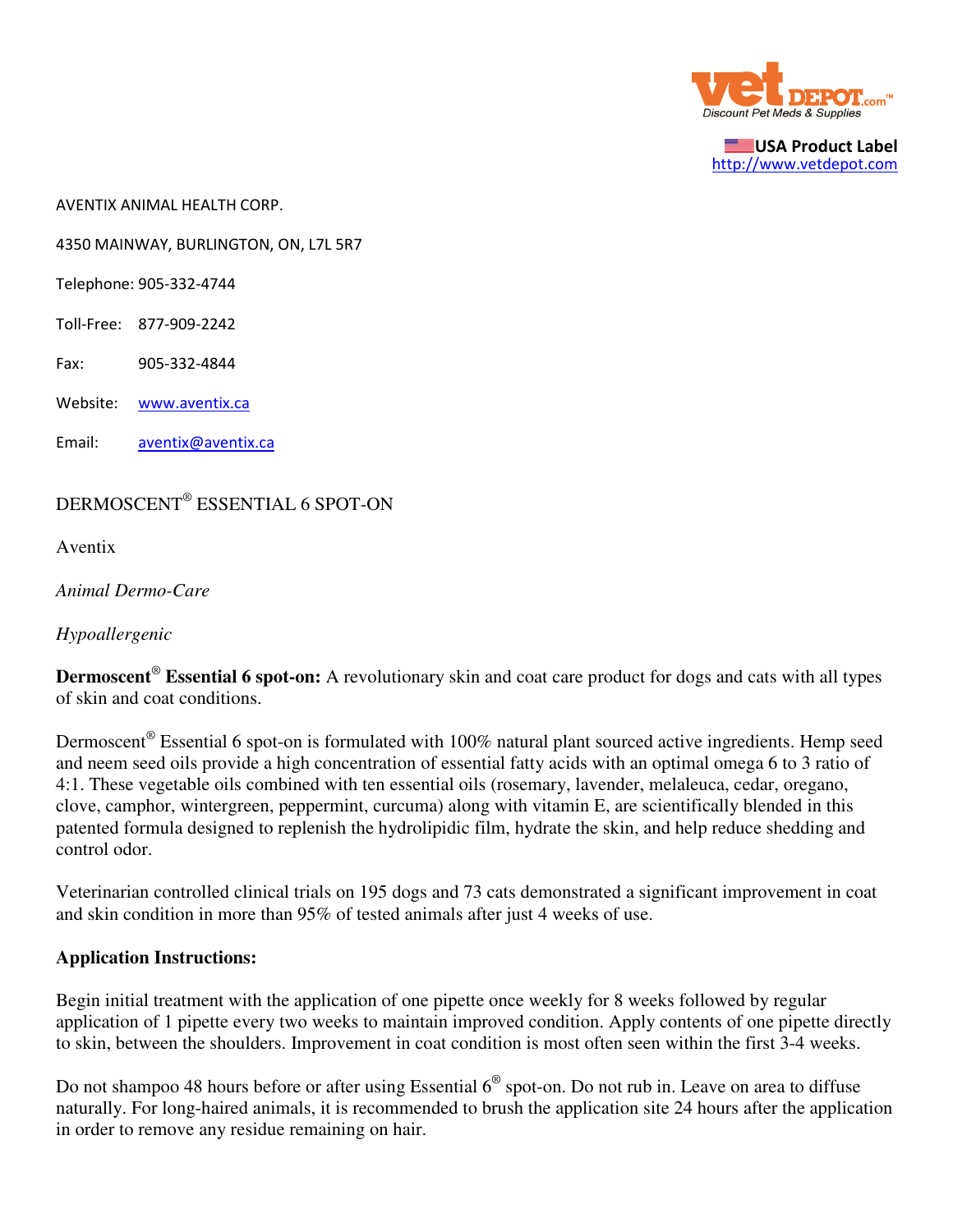Essential  $6^{\circ}$  spot-on is compatible with other spot-on products. However if applied simultaneously, it is recommended spot-on products be applied onto different areas, or space treatments 48 hours apart.

Recommended for cats and dogs over 3 months of age. For external use only. Use entire pipette upon opening. Keep out of reach of children. Store at room temperature.

Essential  $6^\circ$  spot-on has been shown to be safe and well tolerated by dogs and cats through extensive testing. In the extremely rare event skin irritation or redness should occur, wash the treated area with a suitable mild cleanser soon after application to facilitate removal of the product. Rinse thoroughly and discontinue use. Contact your veterinarian if there is any persistent reaction.

Essential  $6^\circ$  spot-on has been certified safe if animal accidentally ingests. No immediate treatment is indicated other than to monitor closely for any adverse effect which has not yet been observed. Care should be taken to avoid application site making contact with fabric, leathers or varnished materials immediately following application.

Dermoscent<sup>®</sup> Essential 6 spot-on is formulated with 100% natural active ingredients with no added fragrance.

Based on carefully selected pure essential fatty acids and essential oils, Dermoscent® offers a full range of skin care products for dogs and cats including:

Dermoscent BIO BALM® for dogs, a repairing and protective balm for foot pads, nose and callus areas.

Dermoscent<sup>®</sup> Essential Mousse, a convenient and innovative rinse-free/soap-free mousse used to cleanse, soothe and deodorize the skin and coat.

Available exclusively through veterinarians. For external use on animals only.

**INGREDIENTS:** BIO-DIFFUSING AGENT, HEMP SEED OIL (0% THC), GELLING AGENT, MELIA AZADIRACHTA (NEEM) SEED OIL, ROSMARINUS OFFICINALIS (ROSEMARY) LEAF OIL, LAVANDULA HYBRIDA OIL, EUGENIA CARYOPHYLLUS (CLOVE) BUD OIL, MELALEUCA ALTERNIFOLIA (TEA TREE) LEAF OIL, CINNAMOMUM CAMPHORA (CAMPHOR) LEAF OIL, MENTHA PIPERITA (PEPPERMINT) OIL, CEDRUS ATLANTICA BARK OIL, CURCUMA LONGA ROOT OIL, ORIGANUM COMPACTUM OIL, GAULTHERIA PROCUMBENS (WINTER-GREEN) LEAF OIL, TOCOPHERYL ACETATE, BISABOLOL.

## *Made in France*

Manufactured by: Laboratoire de Dermo-Cosmétique Animale, Technopôle Castres-Mazamet - CEEI, ZA Le Causse - 81100 Castres- France

USA & Canada: Distributed by AVENTIX ANIMAL HEALTH Corporation

11778 Whitmore Street, Omaha, NE, 68142, U.S.A.

4350 Mainway Drive, Burlington, ON, L7L 5R7, Canada

877-909-2242

| Spot-on skin care for cats | 4 pipettes x 0.6 ml/0.02 fl oz $(2.4 \text{ ml}/0.08 \text{ fl oz})$                                  |
|----------------------------|-------------------------------------------------------------------------------------------------------|
|                            | Spot-on skin care for dogs 0-10 kg/0-22 lb $\vert$ 4 pipettes x 0.6 ml/0.02 fl oz (2.4 ml/0.08 fl oz) |